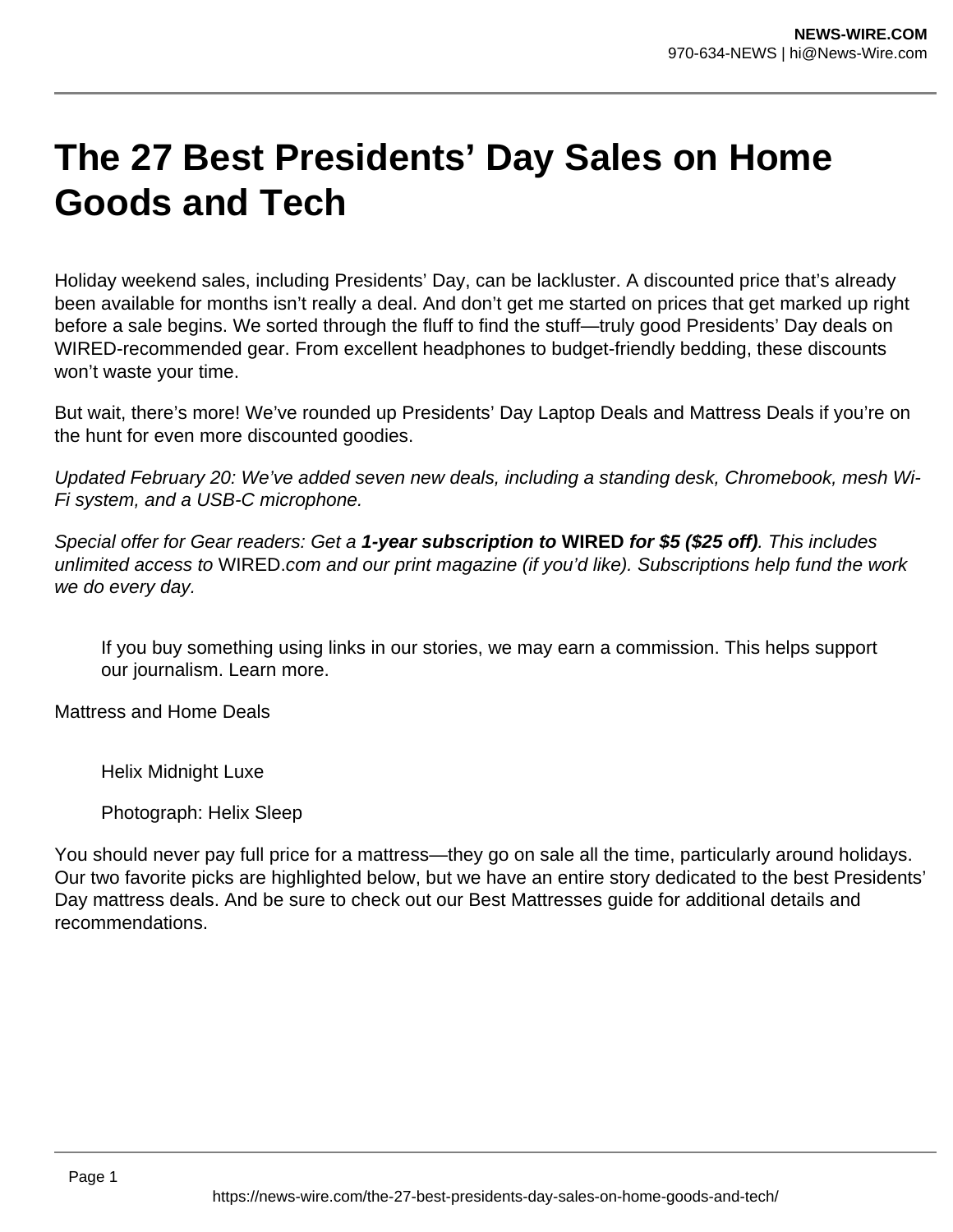This mattress is pricey, but we've tested dozens of others, and this remains our top recommendation. The hybrid composition balances a firmer base with a softer top, meaning it works well for many sleeping positions. The deal includes two free pillows. For a mattress below queen size, use codes PDWEEKEND200 or PDWEEKEND150 to see the discount.

For a good hybrid mattress without a comma in the price tag, Allswell is a safe bet. We like the more expensive Luxe and Supreme models more, which are also discounted. But if you're interested in the absolute cheapest mattress you can get without dooming yourself to a life of back pain and bad sleep, this is the one. It's supportive, and the price is hard to beat.

Aura Carver

Photograph: Aura

This deal pops up pretty frequently. Digital frames are wonderful gifts, but they're also handy for staying connected over long distances. Other frames are discounted too, like the Mason (\$20 off) and Buddy (\$10 off). Check out our Best Digital Frames guide for more details and comparisons.

While this photo frame has sold for its MSRP of \$210 recently, it's usually around \$180. The deal price is the best we have tracked. This is the fancier, remote-free version of the Nixplay frame that received an honorable mention in our digital picture frames guide.

We really like this weighted blanket, and the deal price makes it even more enticing. It has different textures on each side to help you feel as comfy as possible, and it's big enough for two people to cuddle under. Every weight capacity is on sale right now. (For us, the heavier the better.)

Roborock S4 Max

Photograph: Roborock

This is one of the best robot vacuums money can buy. Thanks to the on-page coupon, it's more affordable than usual. It has excellent battery life and some features that are hard to find in budget-friendly robot vacs, like virtual mapping and problem spot detection.

The Yeedi K650 is the cheapest robot vacuum we recommend. The coupon dropped it down to a little less earlier this week but this is still a good price. This vacuum is bare-bones, with basic navigation and shorter battery life than pricier models; it's still a solid option if you want some help with the floors. Set it to clean the house every day and be at peace.

I, Louryn, suck at sleeping, and this pillow is the only one I've found that works for me. I swear by it, and I've converted many friends and coworkers into Snuggle-Pedic enthusiasts. The customizable shredded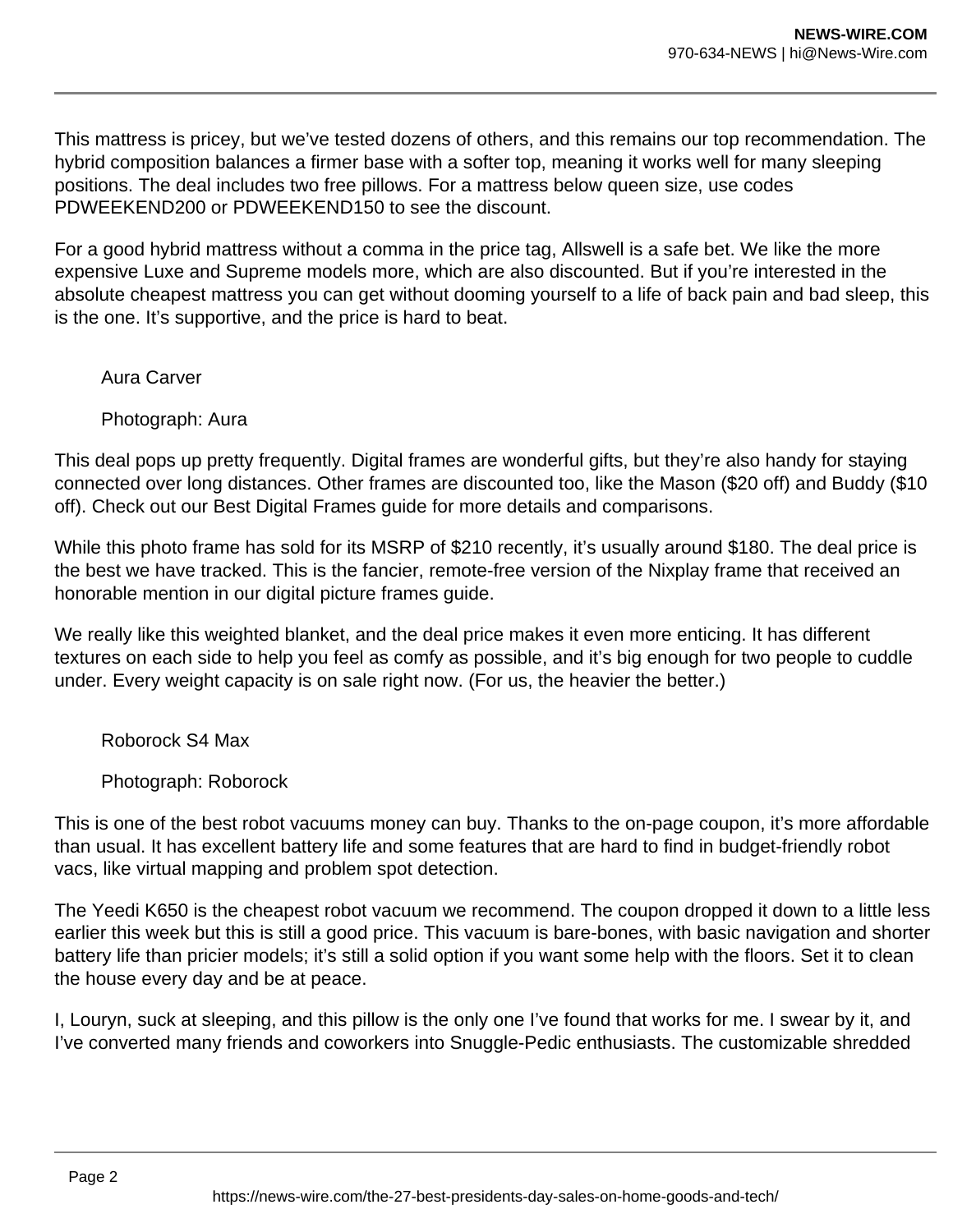foam innards allow me to achieve Goldilocks-level bliss without too much bulk or texture. No matter how much I toss, turn, or flip my pillow, and no matter what weirdly acute angle my neck ends up in while side sleeping, I don't wake up with stiffness or pain. My back-sleeping partner and stomach-sleeping friend have made it work for them too.

Photograph: idprt

This thermal shipping label printer needs no ink but requires a driver download to operate with your PC. Set up is honestly a bit tricky and can be confusing—it also requires an Ethernet connection as it doesn't work over Wi-Fi—but once you're ready, you'll be able to print out those shipping labels in fast fashion. It comes with a stack of labels.

This elegant standing desk doesn't go on sale very often. It's one of our favorites the motor function is very smooth (there are several presets), while the desktop feels luxurious and looks drop-dead gorgeous, especially in the walnut or woodgrain styles. Grab the "Executive" size if you want an even larger desk (also discounted with the promo code).

Tech Deals

Apple Watch Series 7

Photograph: Apple

This deal has been around for a few weeks, but it's still a pretty good price on the best Apple Watch. The Series 7 (8/10, WIRED Recommends) has plenty of bells and whistles, including fitness tracking, Siri voice assistance, fall detection, and apps for everything from Spotify to Todoist. Our Best Smartwatches guide has additional picks for Android users too.

The Charge 5 (8/10, WIRED Recommends) has been discounted regularly for a few months, but this price is still worth highlighting. This is the absolute best fitness tracker for most people. The display is wonderfully bright, and it packs all of the fitness metrics one could want in a tracker. Some of the features are locked behind a Fitbit Premium subscription that costs \$10 per month, but it's optional—and the gadget is still good without them.

Facebook (excuse me, "Meta") may not be our favorite company, but darned if the Portal isn't a neat little gadget. It's part smart display, part video chatting device, with some useful tools for visiting with longdistance loved ones or looking really great on work Zoom calls. (Every time a WIRED Gear staffer joins a meeting from a Portal device, at least a few of us ooh and aah at the intelligent camera zoom and panning features.) The Portal goes on sale quite frequently.

Samsung Galaxy S21 FE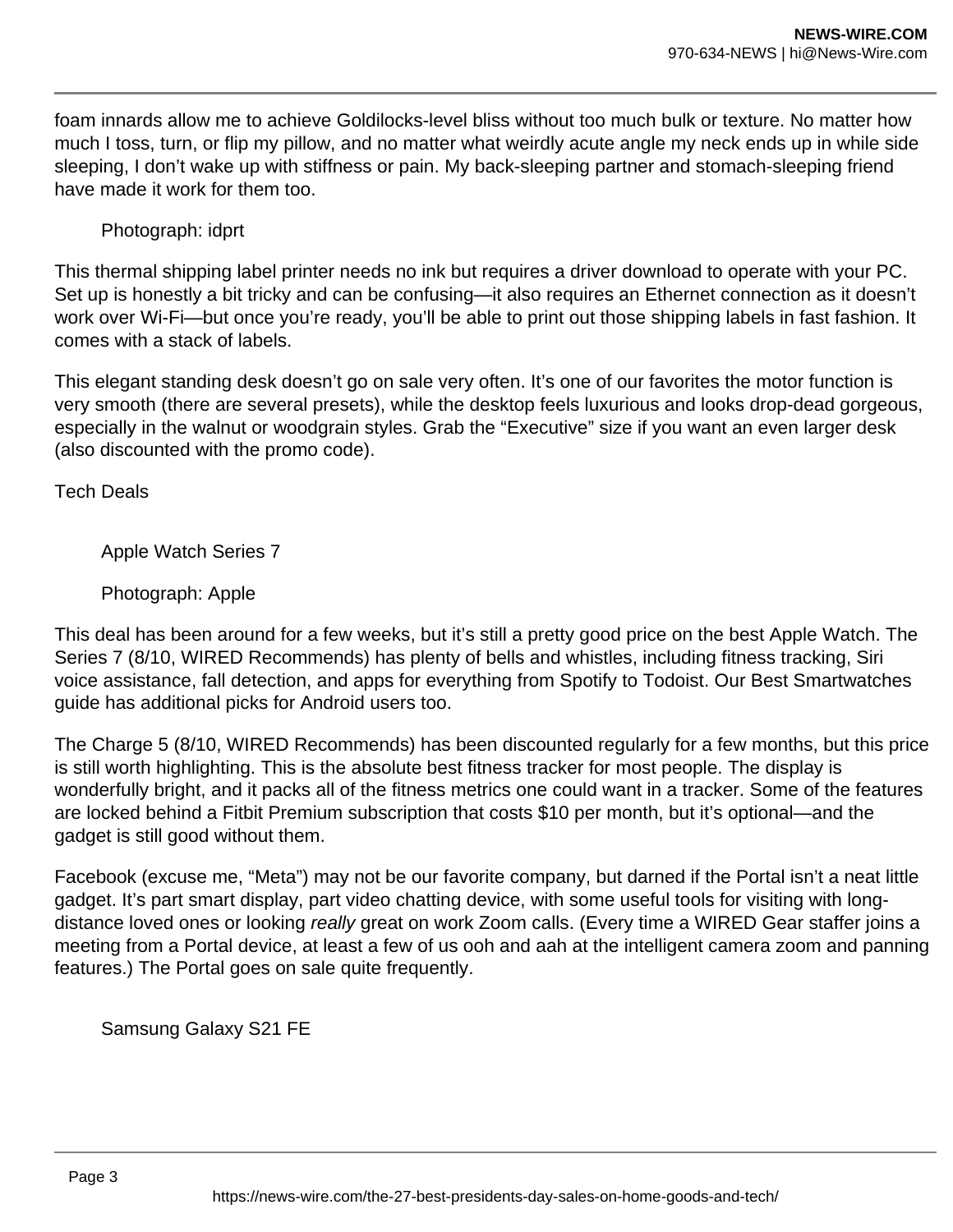## Photograph: Samsung

One of the very best Android phones, the Samsung Galaxy S21 Fan Edition (7/10, WIRED Recommends) is largely similar to the more expensive S21 from 2021. The cameras are nearly as good, and the display and battery life are both great. You also get three OS upgrades and four years of security updates, so this phone will be supported for a while. The sale price is valid on every available color, and in true Samsung fashion, all of them are gorgeous.

This matches the historic best deal we saw during Black Friday. We like the OnePlus 9 Pro (8/10, WIRED Recommends) a lot—it's an honorable mention in our Best Android Phones guide—but it's too expensive. This deal mitigates the issue. The cameras could be better, but the battery life and display are good and charging is super-fast. The OnePlus 9 is also on sale for \$600 (again at a match of its Black Friday price).

The AirPods Max (8/10, WIRED Recommends) have bounced between \$450 and \$480 for a few months. This remains the cheapest we've seen them outside of events like Black Friday. They are ridiculously spendy, even on sale, but they're also some of the absolute best noise-canceling headphones we've tried. Other AirPods models are also on sale, though the deals aren't as historically significant.

Segway F30

Photograph: Segway

This Segway electric kick scooter frequently dips to this price, but it's an excellent deal. This is our top pick in our Best E-Scooters guide because it's built well, it has strong brakes and decent range, and it slows the scooter on downhills so you never exceed the 15-mph top speed.

The MTW is one of the best photography backpacks. It has a roomy main compartment and an accessible front pouch for smaller items like extra batteries or charging cables. It isn't as streamlined as some other bags, but the durability may make it a worthy trade-off for those who frequently shoot outdoors or on the go. The optional camera insert is slightly discounted as well. It helps with organizing gear-heavy shoots. Snag a discounted MTW Tech Organizer for \$50 (\$10 off) to keep all your tchotchkes neat and tidy.

The GoPro Hero 10 (8/10, WIRED Recommends) is the best action camera for most people. This discount matches what we saw from most retailers during Black Friday 2021, though GoPro offered it for \$350 during that weekend. It has dropped down to \$430 a few times at Amazon, but this deal is still decent if you don't want to wait.

Colgate Hum

Photograph: Colgate

We love and recommend this toothbrush, giving it a 9 out of 10 in our detailed review. It's the top pick in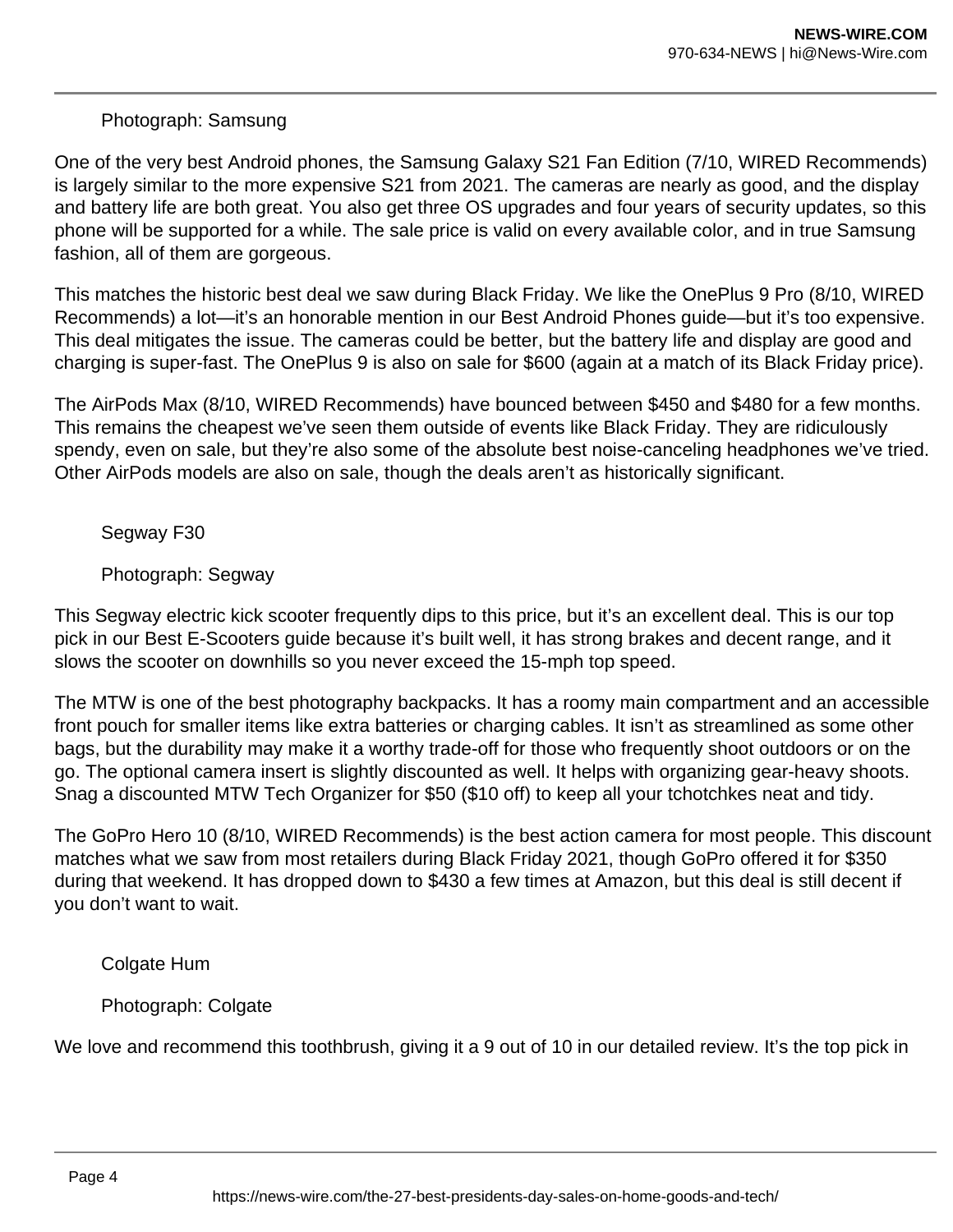our Best Electric Toothbrush guide as well. It goes on sale relatively often, and the price has dropped below \$50 before, but this is a better price than you'll likely find outside of Black Friday or Prime Day. The Hum is attractive and easy to use, but more importantly, it makes brushing your teeth fun.

Amazon devices go on sale all the time—this deal has been around for a couple of weeks, and it'll likely be back again before too long. The Fire HD 10 (7/10, WIRED Recommends) is our favorite Fire tablet. It's a handy second screen for watching videos or reading books, though it likely is not beefy enough to handle power-hungry tasks. The version made especially for kids is also on sale. Read our Best Fire Tablets guide for additional details and recommendations.

This is the best price we've tracked for one of the best gaming mice. Typically it hovers around \$110 or slightly less. It lasts around 48 hours on a single charge, so it's a good idea to grab the wireless charger bundle (which doubles as a mouse pad). The bundle is also on sale.

TP-Link Deco X20

Photograph: TP-Link

This Wi-Fi 6 mesh system is the Best Value pick in our Best Mesh Routers guide. It's ideal for an average family home with decent but dependable coverage and performance, and it's very easy to set all three up.

Hook this tiny and stylish microphone to the USB-C port on your laptop or phone to make sure you sound really great wherever you are. You can also use it as a standalone recorder (you get 8 gigabytes of internal storage)—great for interviewing folks or for taking audio notes. Read more about it in our Work From Home Gear guide.

Asus Chromebook Flip C434

Photograph: Asus

Our favorite Chromebook is at its lowest price since Black Friday. If you can do most of your work within the confines of the Google Chrome browser (and you can do a lot), then this might be all the laptop you need. You can flip the screen around and use it as a tablet of sorts (great for Android apps), it has a solid 1080p, 14-inch screen, and the Core m3 chip is decently powerful (it can handle more than 25 browser tabs at once just fine).

Need a speedy and spacious solid state drive? This portable external storage lets you add two whole terabytes of space for your PC—and it's among the fastest we've tested. It's lightweight and durable, too. The smaller capacities are also on sale, but the discount isn't as good.

It's not a huge discount, but this is a veritable sale on one of our favorite hubs. It plugs into the USB-C port on your laptop and adds seven additional ports, including SD and MicroSD card readers, pass-through